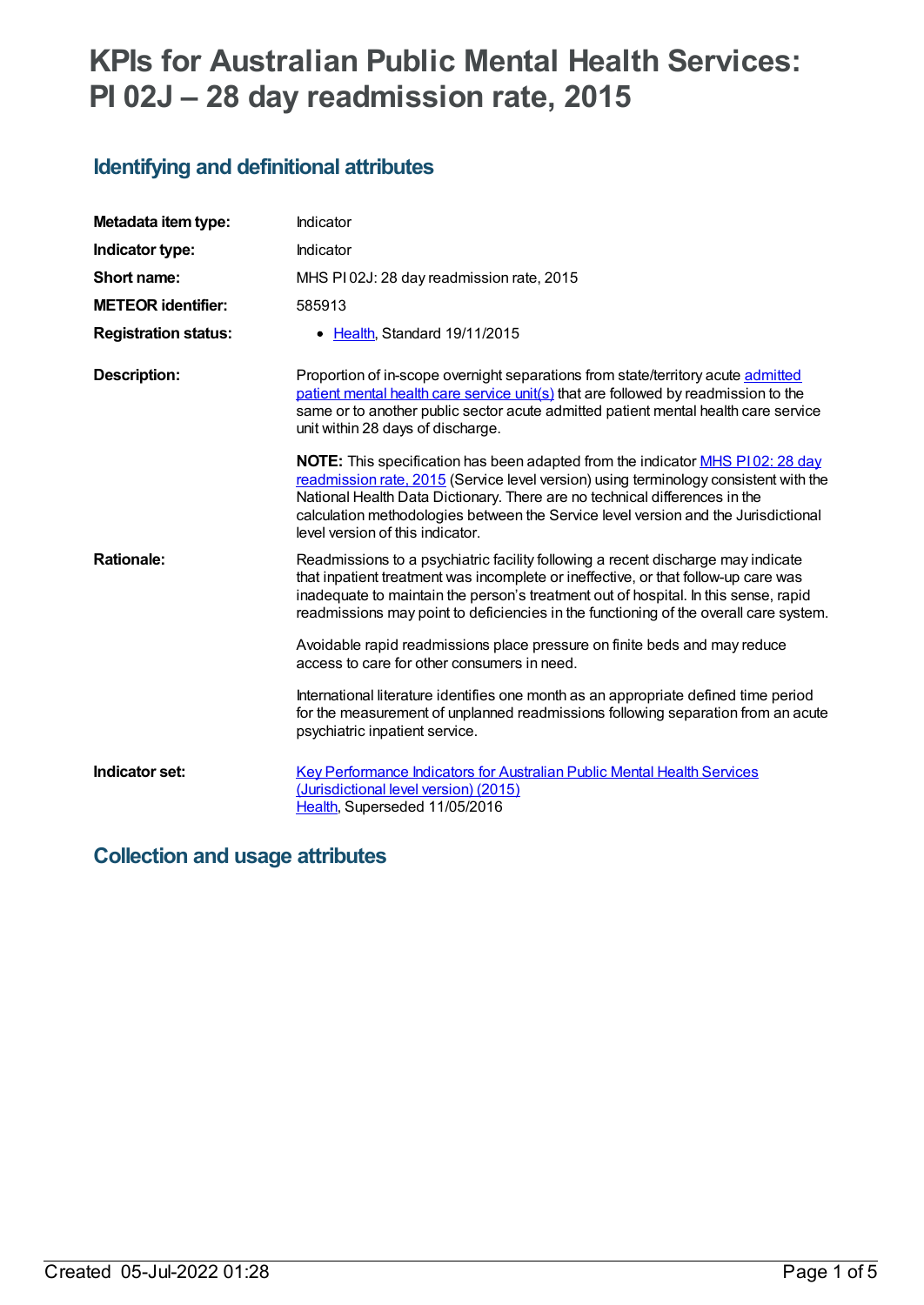| <b>Computation description:</b> | Coverage/Scope:                                                                                                                                                                                                                                                                                                                                                                                                                                                                                                                                                                                                                                                                                                                                                                                                                                                                                                                                                                                                                                                                                                                                                                                                                                                                                                         |
|---------------------------------|-------------------------------------------------------------------------------------------------------------------------------------------------------------------------------------------------------------------------------------------------------------------------------------------------------------------------------------------------------------------------------------------------------------------------------------------------------------------------------------------------------------------------------------------------------------------------------------------------------------------------------------------------------------------------------------------------------------------------------------------------------------------------------------------------------------------------------------------------------------------------------------------------------------------------------------------------------------------------------------------------------------------------------------------------------------------------------------------------------------------------------------------------------------------------------------------------------------------------------------------------------------------------------------------------------------------------|
|                                 | State/territory public acute admitted patient mental health care service units.                                                                                                                                                                                                                                                                                                                                                                                                                                                                                                                                                                                                                                                                                                                                                                                                                                                                                                                                                                                                                                                                                                                                                                                                                                         |
|                                 | The following separations are excluded:                                                                                                                                                                                                                                                                                                                                                                                                                                                                                                                                                                                                                                                                                                                                                                                                                                                                                                                                                                                                                                                                                                                                                                                                                                                                                 |
|                                 | • Same day separations;<br>• Statistical and change of care type separations;<br>• Separations that end by transfer to another acute or psychiatric hospital;<br>• Separations that end in death, left against medical advice/discharge at own<br>risk,<br>• Separations where the length of stay is one night only and a procedure code<br>for Electroconvulsive Therapy (ECT) is recorded.                                                                                                                                                                                                                                                                                                                                                                                                                                                                                                                                                                                                                                                                                                                                                                                                                                                                                                                            |
|                                 | Methodology:                                                                                                                                                                                                                                                                                                                                                                                                                                                                                                                                                                                                                                                                                                                                                                                                                                                                                                                                                                                                                                                                                                                                                                                                                                                                                                            |
|                                 | • Reference period for 2015 performance reporting: 2013-14<br>• Readmission is considered to have occurred if the person is admitted to any<br>public acute admitted patient mental health care service unit within the<br>state/territory. Consequently, a state-wide unique patient identifier is required<br>for accurate construction of this indicator.<br>• For the purpose of this indicator, when a mental health service organisation<br>has more than one unit of a particular admitted patient care program, those<br>units should be combined.<br>• The categorisation of the admitted patient mental health care service unit is<br>based on the principal purpose(s) of the admitted patient care program rather<br>than the care type of the individual consumers.<br>• The following ECT procedure codes are relevant for the excluded separations<br>specified above:<br>○ ACHI 5th edition (2006–2008) use procedure codes 93340-02 and<br>93340-43.<br>○ ACHI 6th and 7th editions (2008 to current) use procedure codes<br>93341-00 to 93341-99.<br>○ ACHI 5th, 6th and 7th editions (2006 to current) Electroconvulsive<br>therapy Block 1907 may be selected to capture all data regardless of<br>code changes over time.<br>• No distinction is made between planned and unplanned readmissions. |
| <b>Computation:</b>             | (Numerator + Denominator) x 100                                                                                                                                                                                                                                                                                                                                                                                                                                                                                                                                                                                                                                                                                                                                                                                                                                                                                                                                                                                                                                                                                                                                                                                                                                                                                         |
| <b>Numerator:</b>               | Number of in-scope overnight separations from state/territory acute admitted<br>patient mental health care service unit(s) occurring within the reference period, that<br>are followed by a readmission to the same or another acute mental health care<br>service unit within 28 days.                                                                                                                                                                                                                                                                                                                                                                                                                                                                                                                                                                                                                                                                                                                                                                                                                                                                                                                                                                                                                                 |
| <b>Numerator data elements:</b> | <b>Data Element / Data Set-</b>                                                                                                                                                                                                                                                                                                                                                                                                                                                                                                                                                                                                                                                                                                                                                                                                                                                                                                                                                                                                                                                                                                                                                                                                                                                                                         |
|                                 | Data Element                                                                                                                                                                                                                                                                                                                                                                                                                                                                                                                                                                                                                                                                                                                                                                                                                                                                                                                                                                                                                                                                                                                                                                                                                                                                                                            |
|                                 | Number of separations with a readmission to an acute admitted patient mental<br>health care service unit within 28 days                                                                                                                                                                                                                                                                                                                                                                                                                                                                                                                                                                                                                                                                                                                                                                                                                                                                                                                                                                                                                                                                                                                                                                                                 |
|                                 | Data Source                                                                                                                                                                                                                                                                                                                                                                                                                                                                                                                                                                                                                                                                                                                                                                                                                                                                                                                                                                                                                                                                                                                                                                                                                                                                                                             |
|                                 | <b>State/territory admitted patient data</b>                                                                                                                                                                                                                                                                                                                                                                                                                                                                                                                                                                                                                                                                                                                                                                                                                                                                                                                                                                                                                                                                                                                                                                                                                                                                            |
|                                 | Guide for use                                                                                                                                                                                                                                                                                                                                                                                                                                                                                                                                                                                                                                                                                                                                                                                                                                                                                                                                                                                                                                                                                                                                                                                                                                                                                                           |
|                                 | Determining whether there was a readmission for in-scope separations<br>requires data for the 28 days of the next financial year to be included in<br>determining whether a readmission has occurred.                                                                                                                                                                                                                                                                                                                                                                                                                                                                                                                                                                                                                                                                                                                                                                                                                                                                                                                                                                                                                                                                                                                   |
| Denominator:                    | Number of in-scope overnight separations from state/territory acute admitted<br>mental health care service unit(s) occurring within the reference period.                                                                                                                                                                                                                                                                                                                                                                                                                                                                                                                                                                                                                                                                                                                                                                                                                                                                                                                                                                                                                                                                                                                                                               |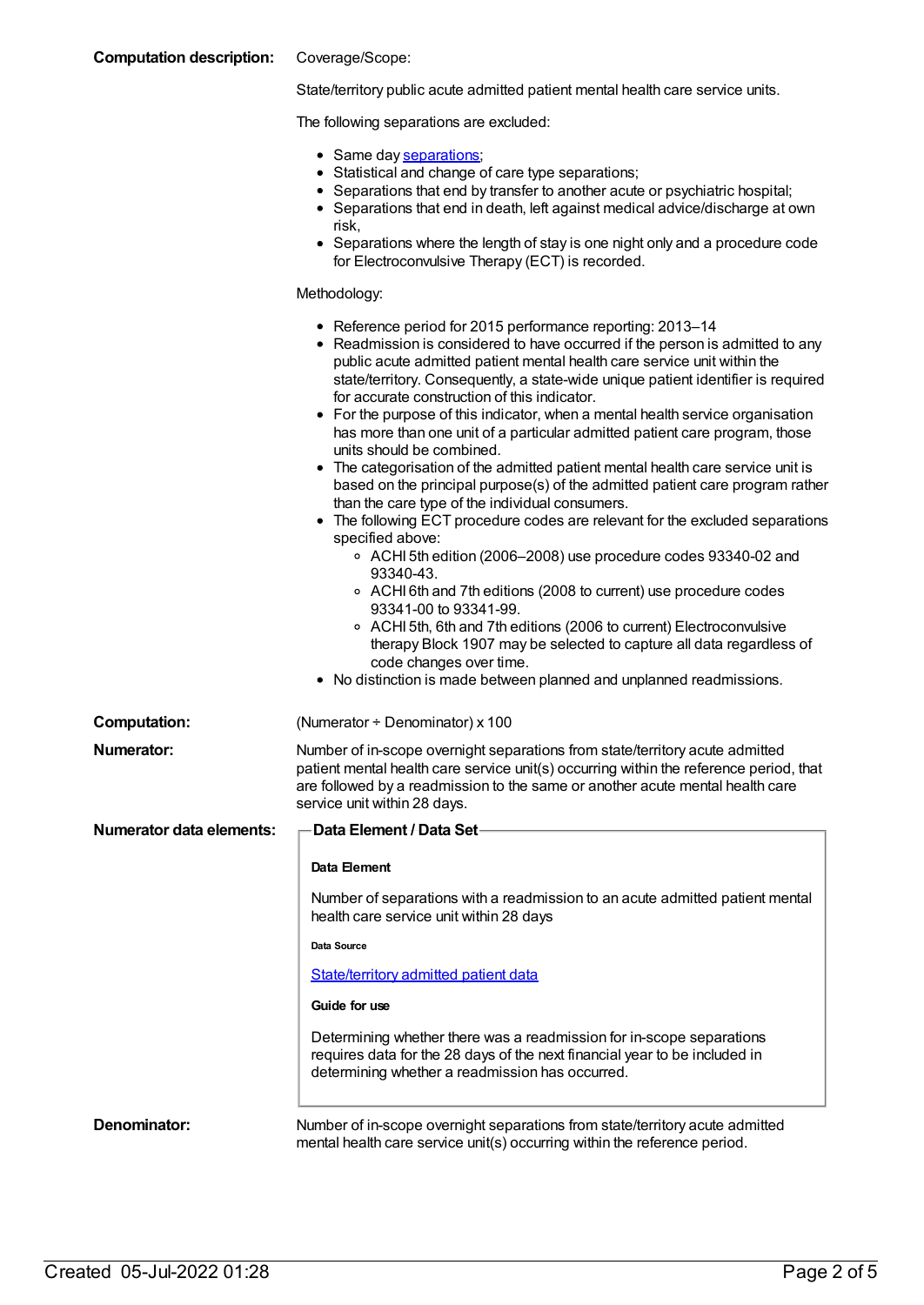| Denominator data<br>elements: | Data Element / Data Set-                                                                                                                                                                                                                                                                                                                                                                                                                        |
|-------------------------------|-------------------------------------------------------------------------------------------------------------------------------------------------------------------------------------------------------------------------------------------------------------------------------------------------------------------------------------------------------------------------------------------------------------------------------------------------|
|                               | Data Element                                                                                                                                                                                                                                                                                                                                                                                                                                    |
|                               | Number of separations from acute public admitted patient mental health care<br>service unit(s)                                                                                                                                                                                                                                                                                                                                                  |
|                               | Data Source                                                                                                                                                                                                                                                                                                                                                                                                                                     |
|                               | <b>State/territory admitted patient data</b>                                                                                                                                                                                                                                                                                                                                                                                                    |
|                               | Guide for use                                                                                                                                                                                                                                                                                                                                                                                                                                   |
|                               | In-scope separations are identified prior to determining whether a readmission<br>has occurred. The total number of in-scope separations is expected to<br>comprise separations for the full 12 months of the dataset year.                                                                                                                                                                                                                     |
| Disaggregation:               | Consumer attributes: Age, sex, SEIFA, remoteness, Indigenous status.<br>Disaggregated data excludes missing or not reported data.                                                                                                                                                                                                                                                                                                               |
|                               | All disaggregation data are to be calculated as at the admission for the first index<br>separation, even if the value is null. The index separation refers to the separation<br>data point included in the denominator data set. The data at admission for the<br>index separation should be used for the associated numerator data pair, when<br>present, and any subsequent denominator and data pairs for a uniquely identifiable<br>person. |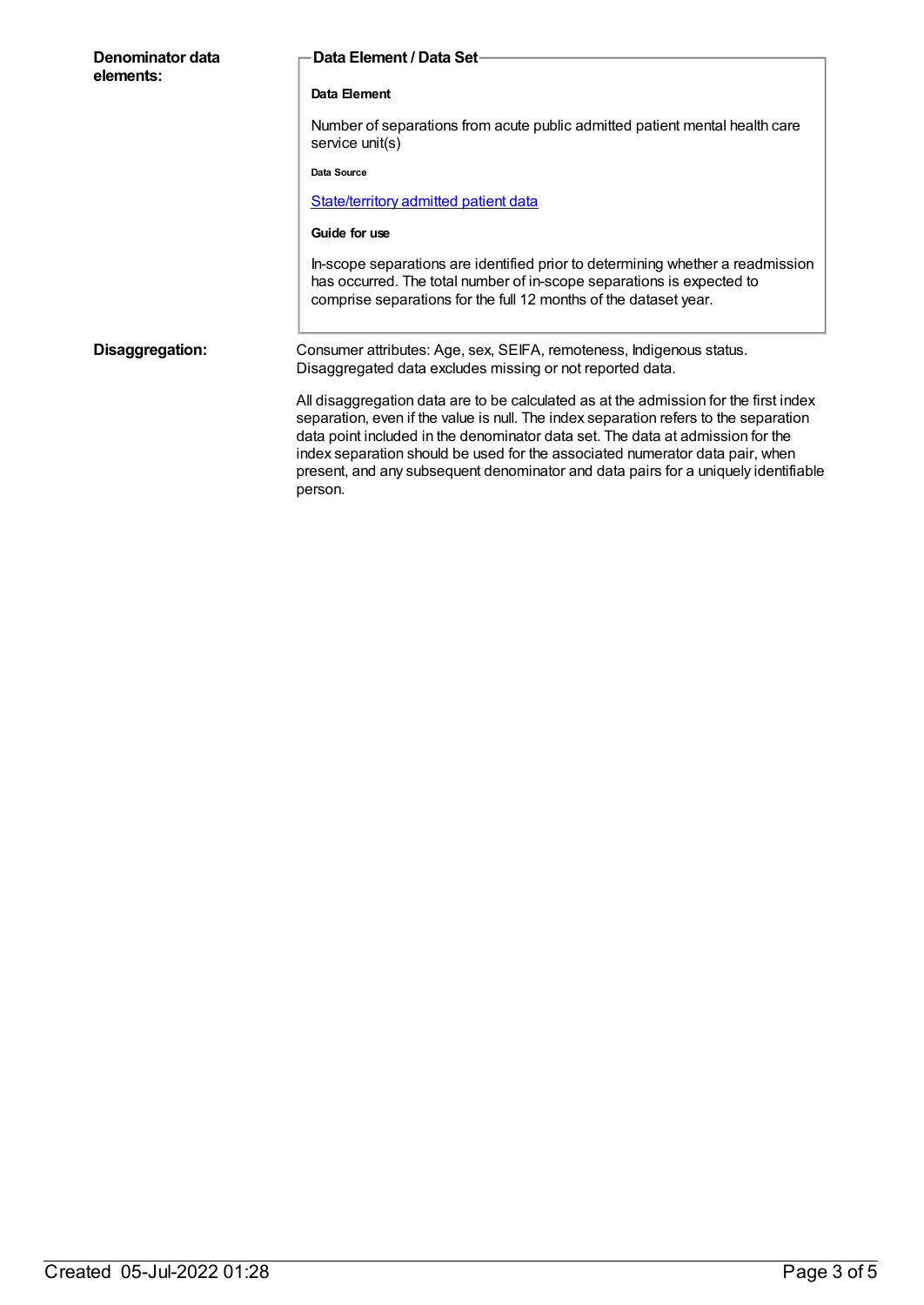#### **Disaggregation data elements:**

### **Data Element / Data Set**

**Data Element**

Person—age

**Data Source**

[State/territory](file:///content/426458) admitted patient data

**Guide for use**

Data source type: Administrative by-product data

### **Data Element / Data Set**

### **Data Element**

Person—area of usual residence

**Data source**

[State/territory](file:///content/426458) admitted patient data

**Guide for use**

Data source type: Administrative by-product data

Used for disaggregation by remoteness and SEIFA

### **Data Element / Data Set**

**Data Element**

Person—Indigenous status

**Data Source**

[State/territory](file:///content/426458) admitted patient data

**Guide for use**

Data source type: Administrative by-product data

### **Data Element / Data Set**

**Data Element**

Person—sex

**Data Source**

[State/territory](file:///content/426458) admitted patient data

**Guide for use**

Data source type: Administrative by-product data

## **Representational attributes**

| <b>Representation class:</b> | Percentage    |
|------------------------------|---------------|
| Data type:                   | Real          |
| Unit of measure:             | Service event |
|                              |               |

**Indicator conceptual framework**